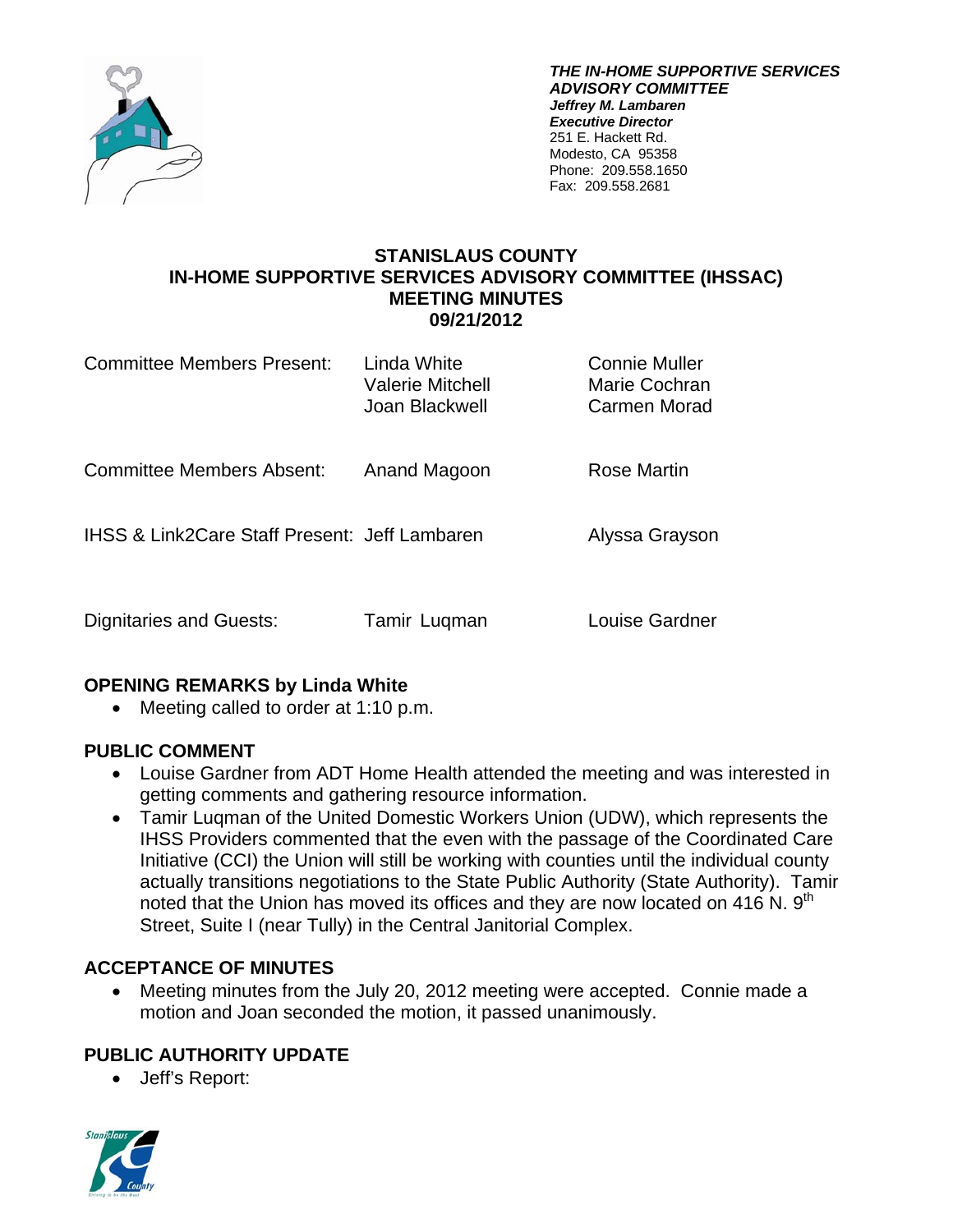- o Public Authority (PA)/County is moving to an updated computer system, the Case Management, Information and Payrolling System (CMIPS) II. Merced, Yolo, and San Diego counties have already gone live with the new system. Stanislaus is set to go-live with 9 other counties in Phase I scheduled for December 4, 2012.
	- New system is highly improved.
	- Will be testing data to ensure the data converts correctly.
	- Will review random and selected cases.
	- The state CMIPS II project has a contract with Hewlett Packard (HP). HP will address any system issues as well as assist with staff training in the counties.
	- Recipients and IPs will receive written notification of the coming changes approximately one prior to the "go-live" date for the county.
	- The providers will notice the biggest changes because the timesheet process will change. In CMIPS II, most timesheets will be processed by a computer (instead of manually, as with CMIPS Legacy). Currently, the system is very sensitive and the pilot counties are still receiving a lot of "kickback" timesheets that will have to be processed.
	- With the new CMIPS II system all timesheets will be processed in at a central timesheet processing facility (TPF) in Chico.
	- With CMIPS II the process for medical and union dues deductions will be separated and the county will now enter deductions for health benefits while the union continues to submit deductions for union dues.
	- Initially, calls regarding timesheets can be handled by both county and the TPF; however, counties will then handle calls thereafter.
	- Timesheets will be barcoded and must be pre-printed.
	- The new timecards will go out to providers for the December  $16<sup>th</sup>$  pay period. A sample of the new timecard will be provided one month before go-live.
	- The Provider orientation will be updated to reflect the changes.
	- The new CMIPS II system will allow for notes about the recipient and provider to be entered into the system.
	- Staff went to Merced to view the new system active and 90%-95% of the feedback received was good news.
- o The State is going to produce a new recipient video. The State asked for recipient volunteers, Bill and Linda White agreed to participate in the project and the State confirmed the Bill and Linda would be interviewed.
- o Labor Negotiations– Local labor negotiations with UDW have started. There have only been a couple of meetings and the focus has been on information sharing.

# **STATE BUDGET UPDATE**

• None

# **LEGISLATIVE UPDATE**

- Tracking Bills
	- o **AB1471—**been chaptered (ready for Governor's signature).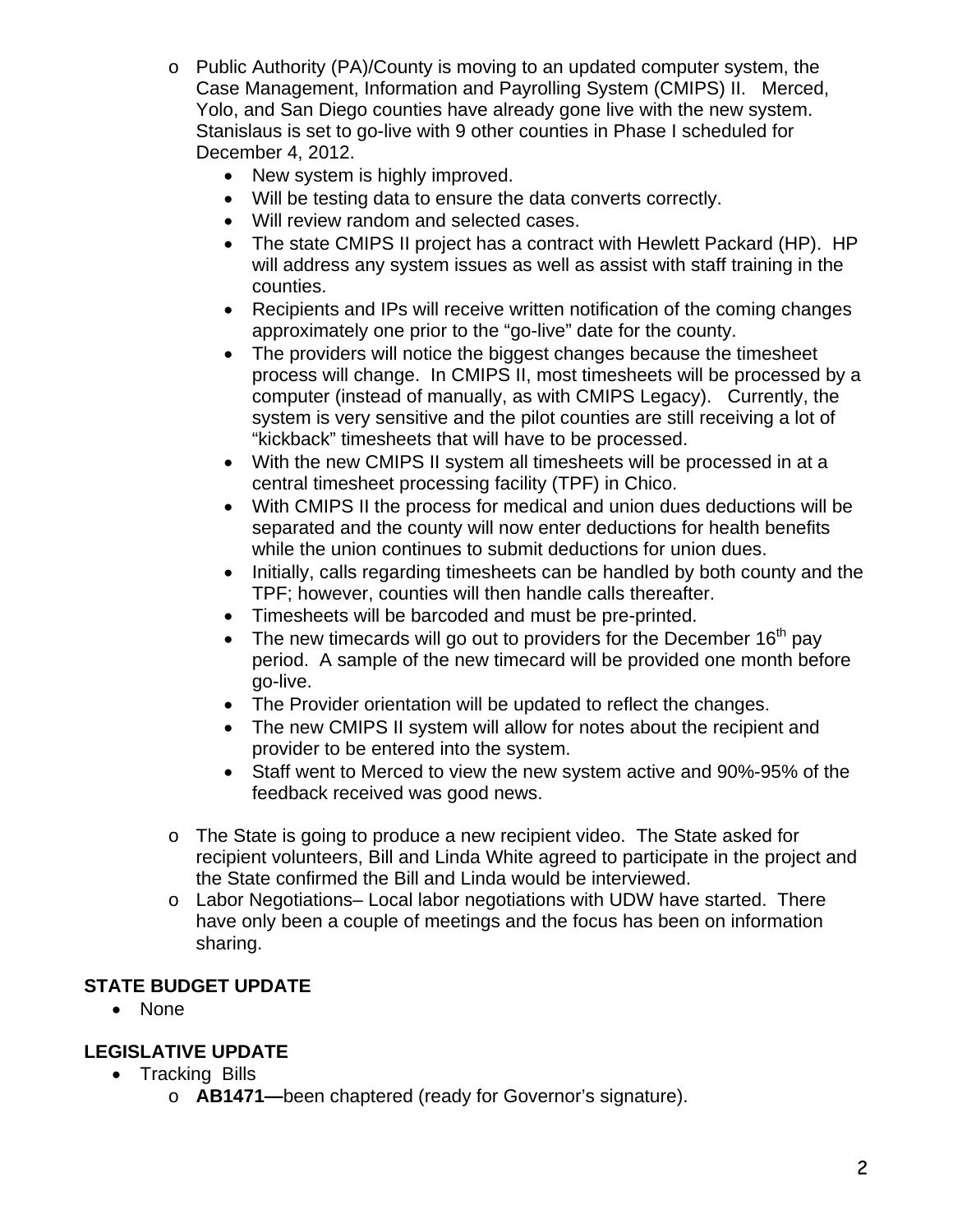- Replaced references to Public Authority in 12301.6 of WIC (Welfare & Institutions Code). As part of the new CCI, the newly created State Public Authority will assume negotiations for wages and benefits once the county transitions to CCI.
- CCI will turn off the Employer of Record mandate for the counties.
- Handout given on CCI.

## **ACTION PLANNING FOR 2012**

- County Fiscal Letter (CFL) CFL-08/09-10—Describes allowable expenses for IHSSAC. Everything has to be paid by June 2013 to be able to use this year's funding.
	- Website is maintained for the Committee by the Community Services Agency at no cost. The Committee has equipment for those that are hearing impaired.
	- Possible projects include:
		- Funding could be used for membership dues.
			- Jeff to find out membership costs for Linda (Committee).
		- Printed Newsletter—a simple mailed-out letter.
			- Each IHSSAC member would write a small (one-two page paragraph).
			- Could get bulk mailing rate. Would be about 10,000 pieces to be mailed out. Jeff will get a cost idea to present to the committee at the next meeting.
- November  $12<sup>th</sup>$ —National Caregiver Appreciation Month.
	- Tamir extended an invitation, on behalf of UDW, to the IHSSAC to join them at the Season's on McHenry on Tuesday, November 20, 2012 from 11 a.m.-2 p.m. Questions, please contact Astrid Zuniga at (209) 526-5274. The Union is inviting all providers to come to celebrate. Recipients are welcome to come if it helps providers get there.
		- A subcommittee was formed because the committee as a whole will not meet again until after the event has occurred. The subcommittee members are Valerie, Joan, and Linda.
		- **Tamir will provide more information to the sub-committee.**
		- Attendance at the event is not required for IHSSAC members, but would be nice for any Committee member who attends to report out on the event.

#### **COMMITTEE MEMBERS REPORT**

- Carmen—having trouble with timesheets. Sent in a timesheet for direct deposit. It was returned. Carmen asked if the mailing information has changed. She had received the form from staff at the Hackett Road office. Jeff is going to send her a new one and follow-up on the issue. Also inquired about an update regarding the fraud unit in our county. Tamir responded by stating that the same tactics continue to be used and that union members brought attention to the issue, but the fraud unit continues to be intimidating.
- Connie—provided copies of the Fall Prevention handout in the library and in her doctor's office.
- Linda left copies of the Fall Prevention Guide with the newsletter in her mobile home park.